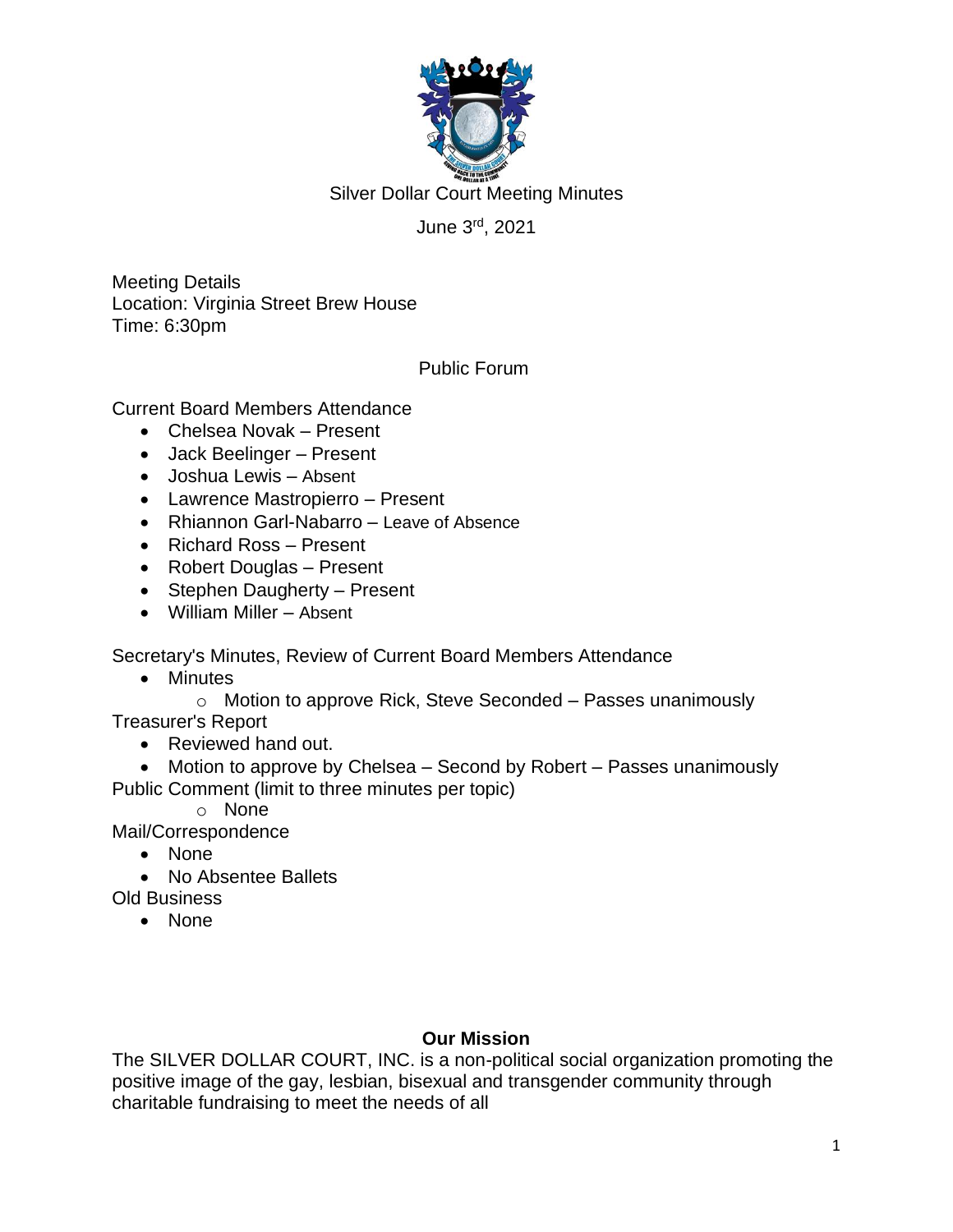

Silver Dollar Court Meeting Minutes

# June 3 rd , 2021

## New Business

- A. Committee Reports
	- 1. Finance Chair: Billo
		- i. No meeting
		- ii. Will meet after Coronation for Audit.
			- 1. Steve, Josh, and Robert
	- 2. Policy & Procedures Chair: Chelsea
		- i. No meeting
	- 3. Sound Chair: Billo
		- i. No Meeting
	- 4. Website –Chair: Rhiannon
		- i. No Meeting
	- 5. Grievance Chair: Chelsea
		- i. Had meeting Nothing to bring to the Board.
- B. Bills to be paid.
	- a. None
- Events/Fundraising
	- Upcoming events
		- $\blacksquare$  N/A
	- Annual Events
		- $\circ$  AIDS Benefit Jack-E
			- TBD Later 2021 around November
		- o Closet Ball
			- Done
		- o Monarch's Weekend (Show & Bingo)
			- Done
		- $\circ$  Voting June 8<sup>th</sup> at Our Center Confirmed
			- 10a-7pm
			- Larry has the voting box.
			- Ballets Printed Motion to accept Rick Jack Seconds All approved

# **Our Mission**

The SILVER DOLLAR COURT, INC. is a non-political social organization promoting the positive image of the gay, lesbian, bisexual and transgender community through charitable fundraising to meet the needs of all